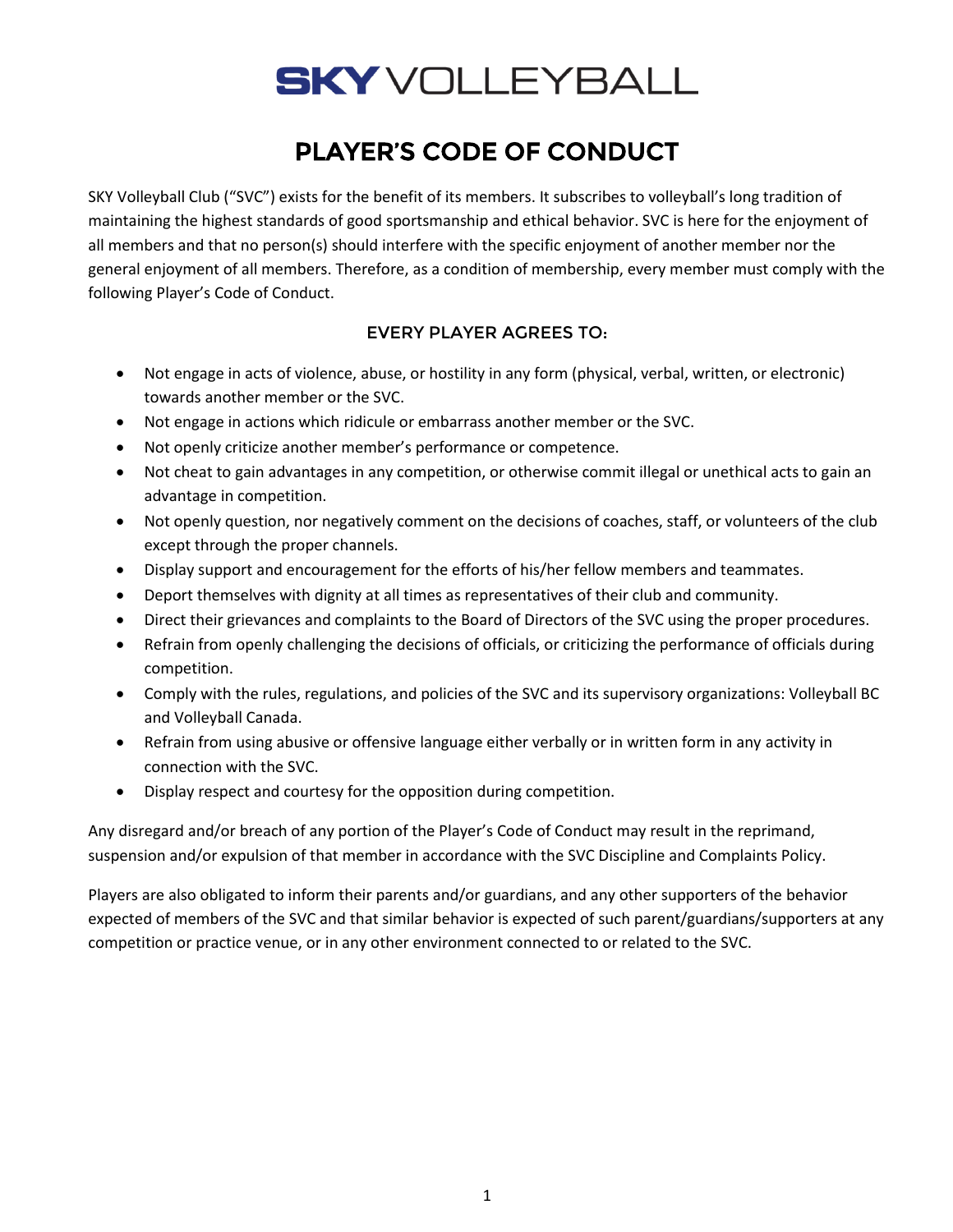

### PLAYER'S CODE OF CONDUCT

RETURN THIS SIGNED PAGE TO COACH OR TEAM MANAGER.

I confirm, I have read and understand the SVC's Rules, Regulations and Policies and the Player's Code of Conduct:

\*I confirm that I am aware of the team practice days and times, fees and the full playing schedule as posted on the website and have made the SVC aware of any potential scheduling conflicts and/or absences from training or competition dates. Unsatisfactory absences to meet minimum commitment level may result in removal from team without refund.

 $\overline{1}$ 

Player/Parent Initials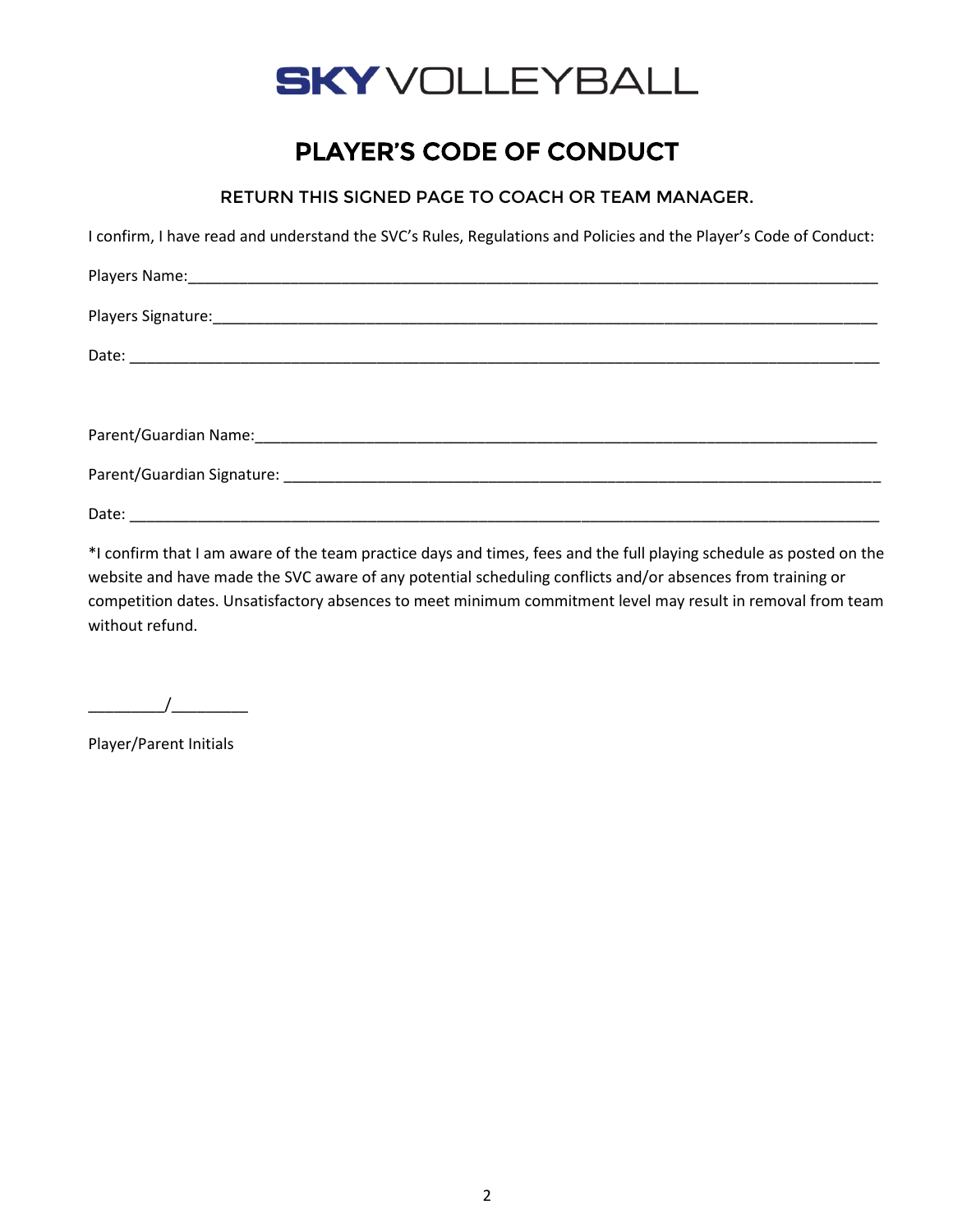# **SKY** VOLLEYBALL

## PARENT'S CODE OF CONDUCT

It is important for parents to recognize that SKY Volleyball Club ("SVC") is a non-profit society incorporated for the benefit of its members. While we are non-profit, we are not a charity, nor are we a public agency. We are a private corporation.

When a player registers with the SVC as a member for a fee(s) and a commitment to comply with the rules, regulations, policies, and code of conduct, the SVC has agreed to deliver a program of services to that player. Parents have every right to expect that their child will receive a quality program. However, parents do not have a direct part in determining what that program will be or how that program will be delivered and have chosen to participate in the program (or not).

The operation of SVC is the sole responsibility of the Board of Directors and staff. Certainly, parents are welcomed as volunteers who can make significant contributions to the delivery of those programs, and voice their concerns about the quality of those programs.

SVC has always appreciated the support of parents. We have and continue to welcome both positive reinforcement and constructive criticism. Suggestions and recommendations can always be directed to the Board of Directors for consideration. In fact, it is this parental support over almost twenty years that has helped our organization grow.

We all realize that there is a significant emotional element to sports. However, it is the responsibility of both parents and coaches (the adults) to keep those emotions under control. It does not do the team, the player and certainly not the coach any good if a parent over-steps the boundaries of civil behavior. If a parent is unhappy with the actions of a coach or a player, he or she should notify the coach using the 24-hour rule\* (see below). Then, if after reasonable dialogue, there is no resolution, the parents may submit a formal complaint according to the SVC's Discipline and Complaint Policy.

If parents have concerns about the policy and practices of the Club, they should notify the Board of Directors via email (info@skyvolleyballclub.ca) through a respectful communication process. Parents should be aware that they are subject to the same SVC Code of Conduct as their players and it is often the player who will suffer the consequences of a parent's questionable behavior.

We ask you to read the Parents Code of Conduct and the Player's Code of Conduct (hereinafter referred to as the "Club's Code of Conduct"), the SVC Policies and By-laws so that everyone will have an enjoyable and safe club experience. If you have any questions, please direct them to the Board of Directors (contact information at [www.skyvolleyballclub.ca\)](http://www.skyvolleyballclub.ca/).

#### 24 HOUR RULE

**\*The 24-hour rule:** if you have something to say to the coach, or they have something to say to you (that could be contentious) wait 24 hours after the event or the game before discussing it. By this time, you have a better perspective, they have a better perspective, and a lot of arguments are naturally eliminated in the process.